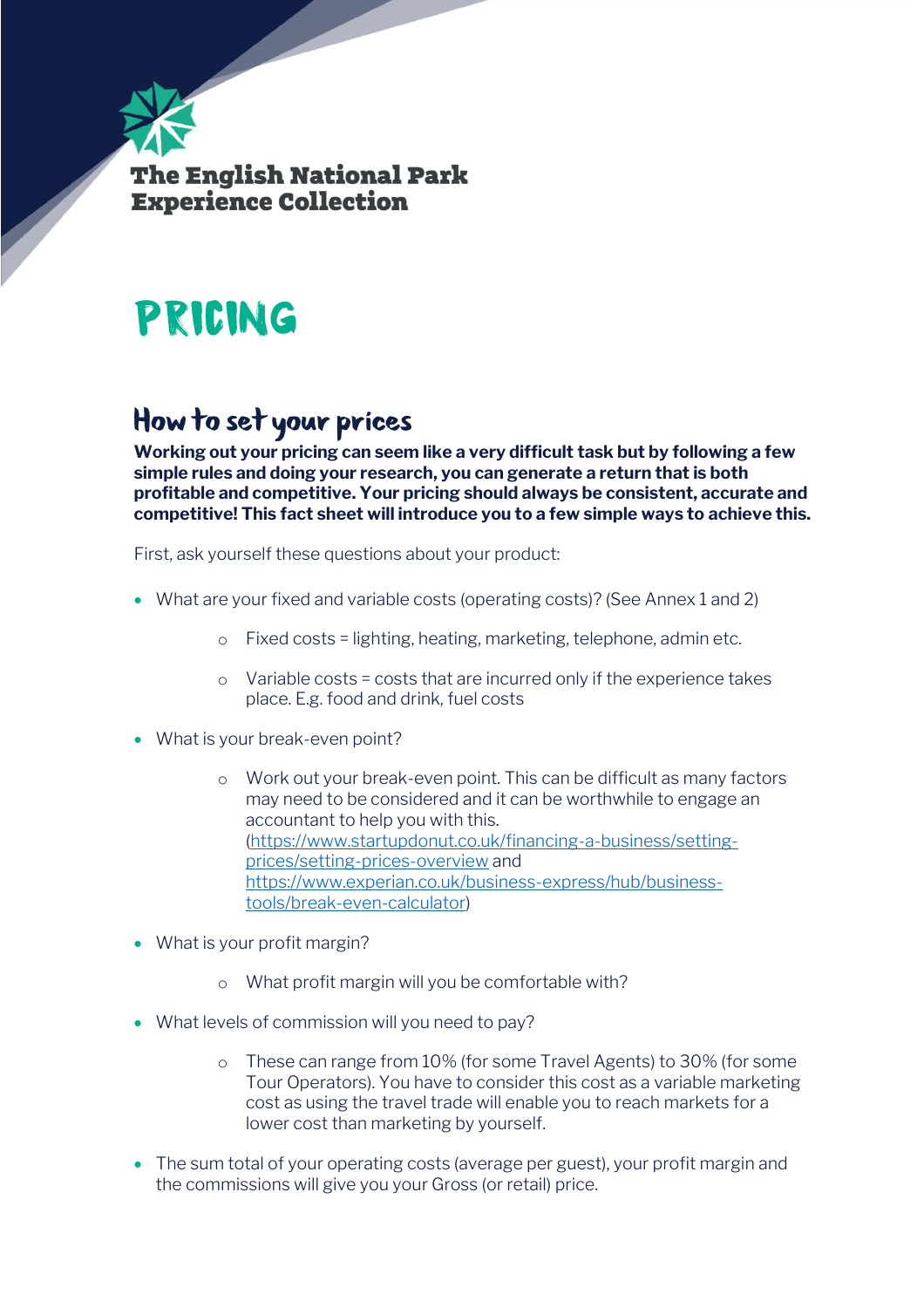

If your business is VAT registered, don't forget to account for VAT above this price.

Whilst this will give you a price that ensures your business is profitable there are other factors that you need to consider to ensure your business is competitive.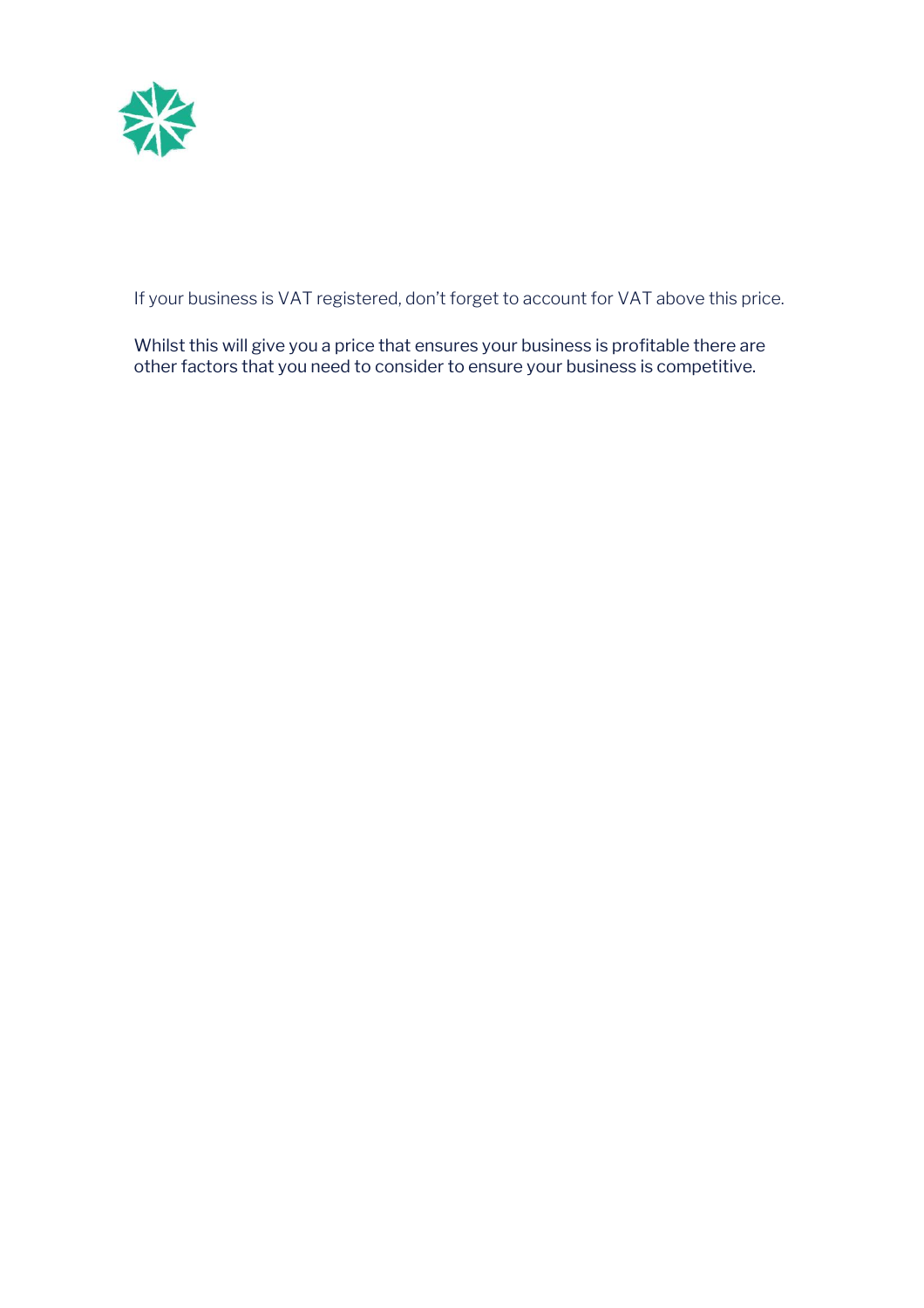

#### **Competitor Analysis**

The best place to start is to undertake a competitor analysis. Compare your business to similar businesses in the area (annex 3); what is their price per hour? It's also good to look at competitors reviews and see if customers felt that it was value for money.

When doing this, take into account if they have any value added elements. For example, do they offer food? do they provide a hotel pick up? do they not offer something that you do? This could all add to the perceived value of your product.

| <b>Experience</b>                                    | Price per<br>experience | Number of<br>hours | Price per hour | Value added<br>elements?               |
|------------------------------------------------------|-------------------------|--------------------|----------------|----------------------------------------|
| <b>National Park</b><br><b>Bike Tours</b>            | £45                     | 3                  | £15            | A picnic lunch                         |
| <b>National Park E-</b><br><b>Bike Tour</b>          | £60                     | 3                  | £20            | Electric bike<br>A picnic lunch        |
| <b>National Park</b><br>Canadian Canoe<br>Experience | £60                     | $\overline{2}$     | £30            | A free badge<br>Souvenir<br>photograph |

#### Table 1: Worked example of a competitor price analysis

Complete the local price analysis for as many similar businesses as you can (a minimum of 10), the more information you can gather the more confident you will be in your pricing.

Once you have completed a price analysis for local competitors it is also good practice to undertake the same task on a national basis (annex 4). Here you might be able to find businesses that are more similar to yours so will make a better comparison.

When planning to work with the international travel trade it is also advisable to undertake a competitor pricing analysis on an international level (annex 5). This can be more difficult and may not give a fair comparison due to differing operating costs in different countries, and the impact of currency valuation, but it will inform you of what the international traveller may be used to paying and therefore willing to pay.

Undertaking this research may also give you ideas of how you can develop your experience; are they offering something that is perceived positively by guests that you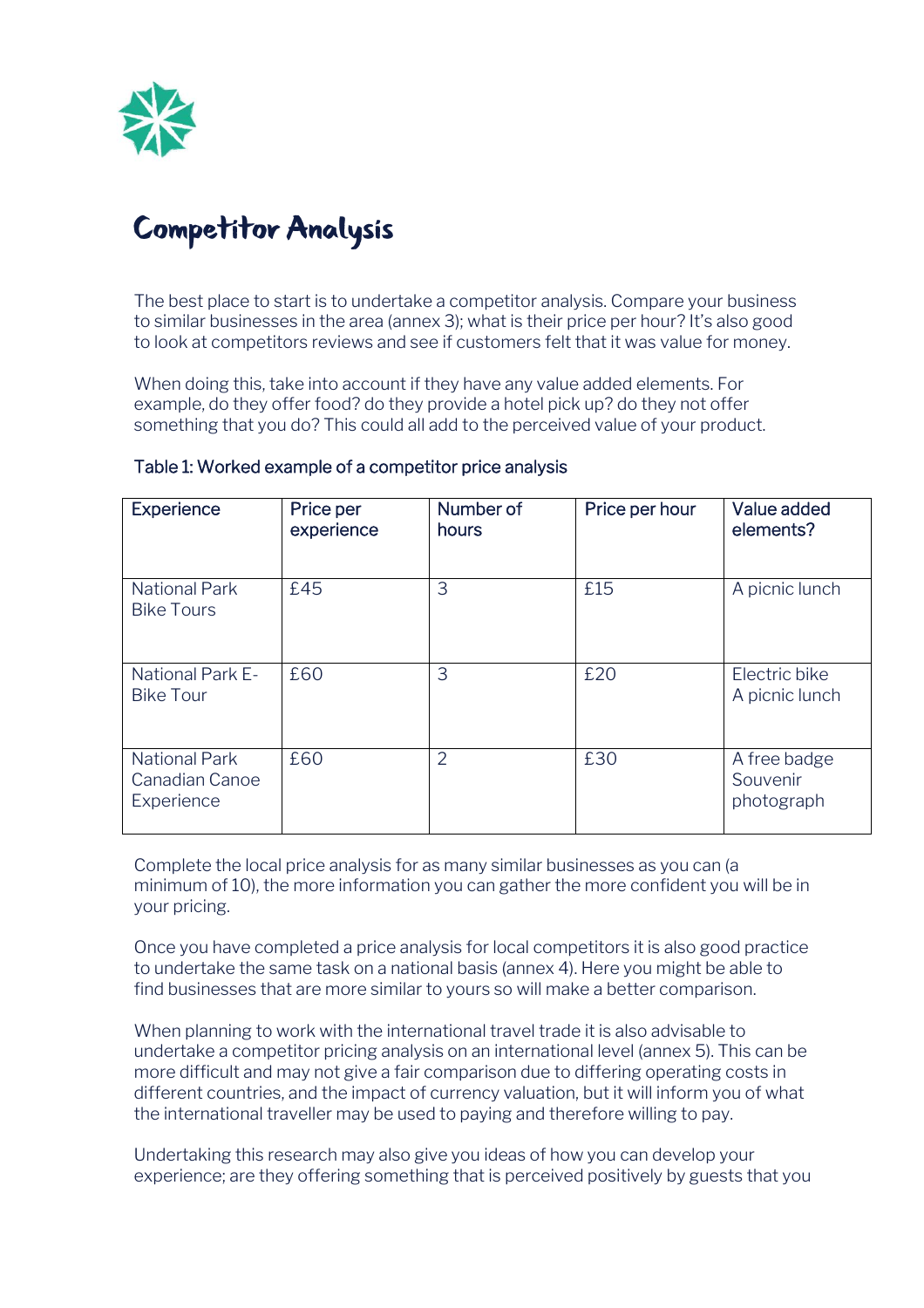

could also offer? Which OTAs (online travel agents) do they list with? Is there a difference is pricing according to the OTA? This may help you decide which OTA it might be best to list with according to your price.

Also, consider how unique your business activities are. Do you offer activities that can be done easily in other areas? Or is it a once in a lifetime experience? People are willing to pay a premium for more unique experiences.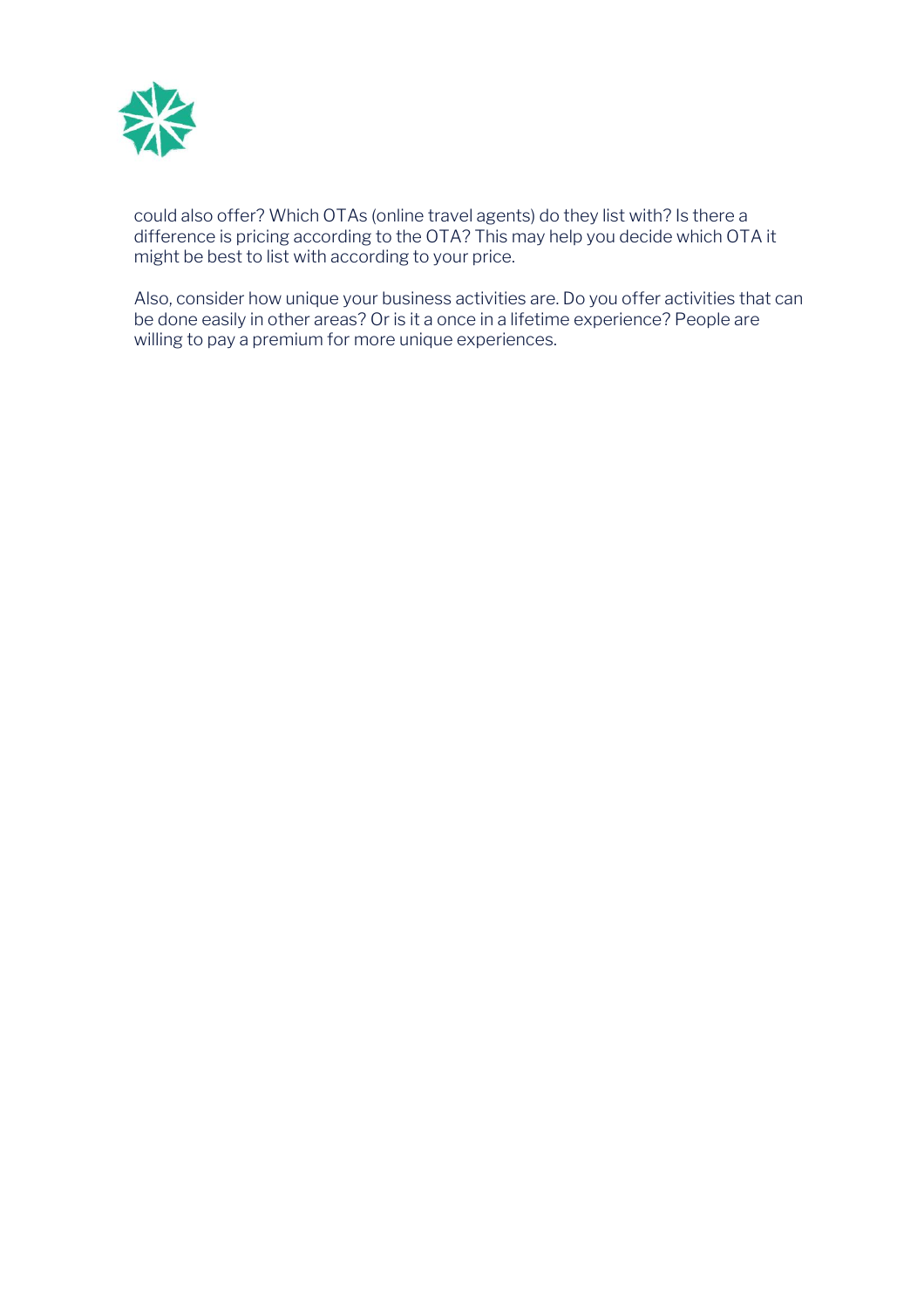

#### Pricing-best practice

- Be consistent! Keep your pricing point the same for the whole financial year as this will allow the travel trade to have the confidence to include your product in future itineraries. Offer the same prices across different distribution partners.
- Provide consistent rates for up to two financial years. The planning cycles can be up to 18 months so TOs will need to know your rates quite far in advance.
- Allow for commissions. Ensure that you have factored in various commissionable rates to your pricing. The commission rates will vary; typically 10-20% for Travel Agents (TAs) and around 25% for Tour Operators (TOs) although be aware that these are not set and each trade partner might have different expectations. Consider their reach and the potential for growth for your business when negotiating commissions.
- Do not share your rates, for each distribution partner plan them in advance and set them for the year but supply them upon request.
- Provide different pricing structures. Consider whether you want to offer a net rate. Here you will offer the price minus the commission allowing the trade to set their own price when reselling or including within an itinerary. Some TOs will expect this rate to be offered at around 25% below your retail price. Typical rates to provide include: a Tour Operator rate, an FIT rate, an Ad Hoc Group Rate and a Tour Series Rate.
- Be willing to negotiate on commission levels but ensure the product is still profitable.
- Have clear terms and conditions on one page that can be attached to the rates. *We advise seeking professional legal advice to ensure your business is protected.*
- Consider seasonality are you going to alter your rates to encourage more bookings at certain times of year - try to be clear and consistent.

Remember- pricing for your business can evolve over time. The most important thing is to ensure the price is consistent, the pricing structure is clear and it is profitable.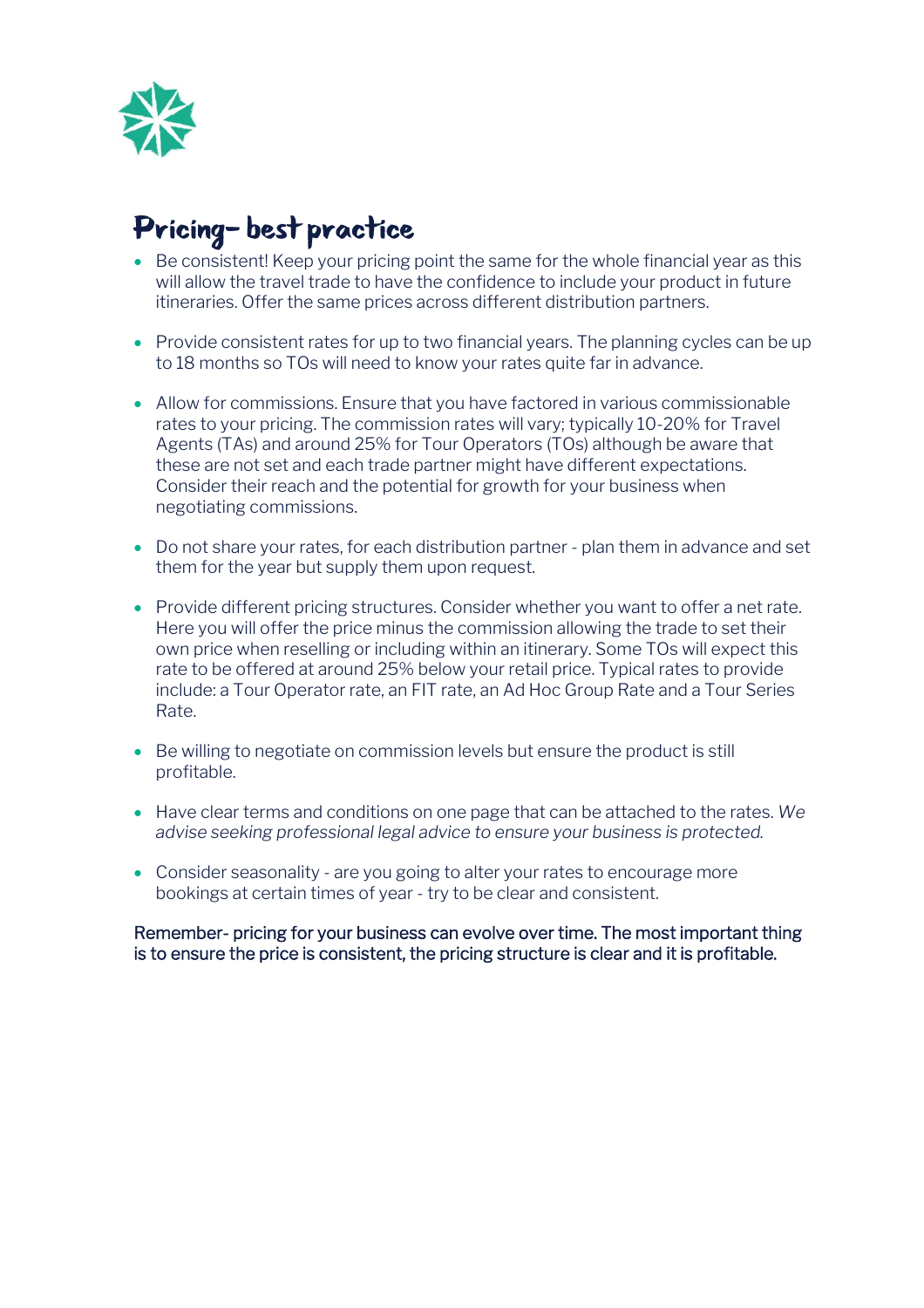

### Annex 1 - Fixed Costs

| Item                      | Cost (be consistent <i>i.e</i>   |  |  |
|---------------------------|----------------------------------|--|--|
|                           | average per<br>experience/guest) |  |  |
|                           |                                  |  |  |
|                           |                                  |  |  |
|                           |                                  |  |  |
|                           |                                  |  |  |
|                           |                                  |  |  |
|                           |                                  |  |  |
|                           |                                  |  |  |
|                           |                                  |  |  |
|                           |                                  |  |  |
|                           |                                  |  |  |
|                           |                                  |  |  |
|                           |                                  |  |  |
|                           |                                  |  |  |
|                           |                                  |  |  |
|                           |                                  |  |  |
|                           |                                  |  |  |
| Cost per guest/experience |                                  |  |  |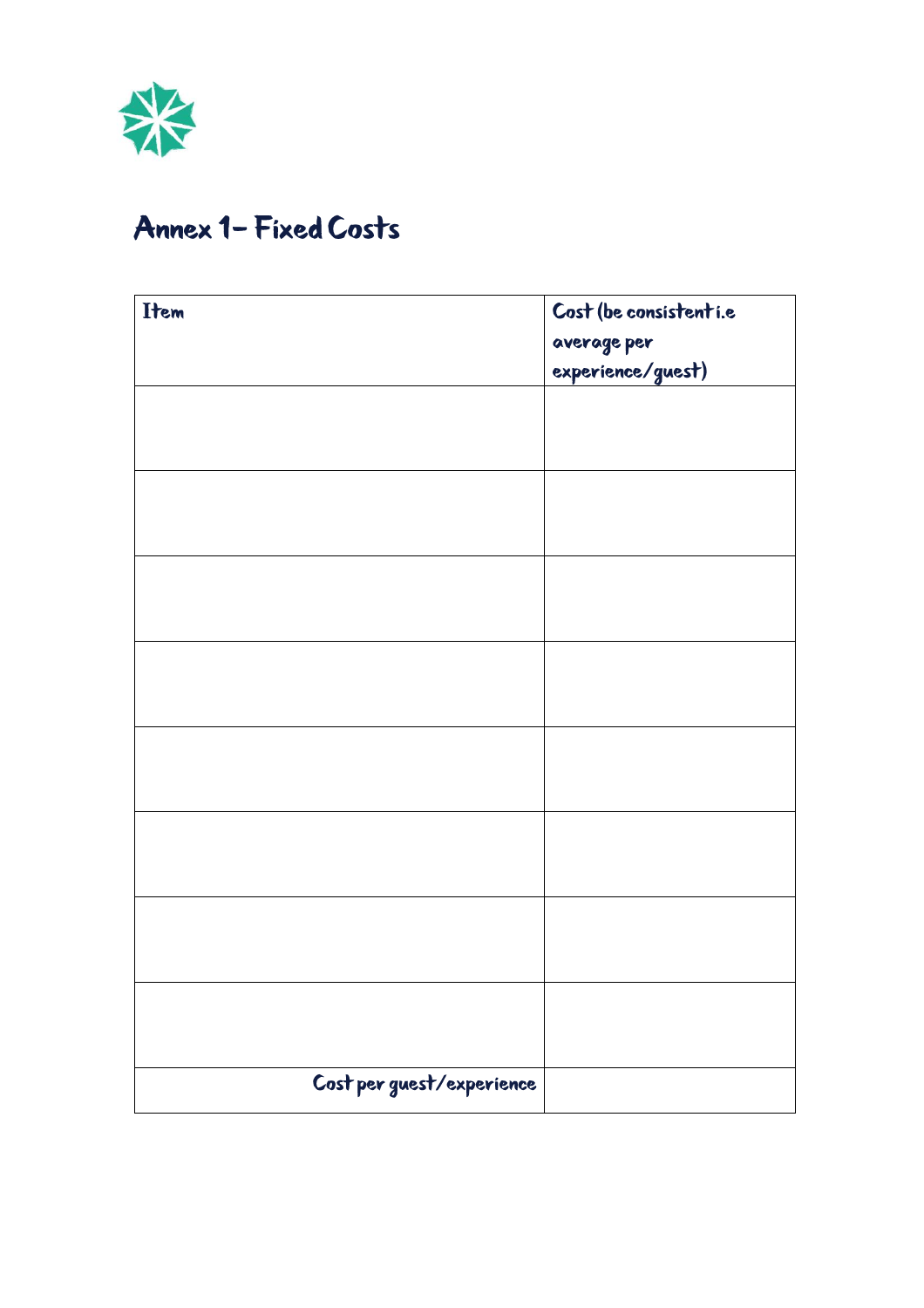

#### Annex 2 - Variable Costs

| Item                      | Cost (be consistent <i>i.e</i>   |
|---------------------------|----------------------------------|
|                           | average per<br>experience/guest) |
|                           |                                  |
|                           |                                  |
|                           |                                  |
|                           |                                  |
|                           |                                  |
|                           |                                  |
|                           |                                  |
|                           |                                  |
|                           |                                  |
|                           |                                  |
|                           |                                  |
|                           |                                  |
|                           |                                  |
|                           |                                  |
|                           |                                  |
|                           |                                  |
|                           |                                  |
|                           |                                  |
|                           |                                  |
|                           |                                  |
|                           |                                  |
| Cost per guest/experience |                                  |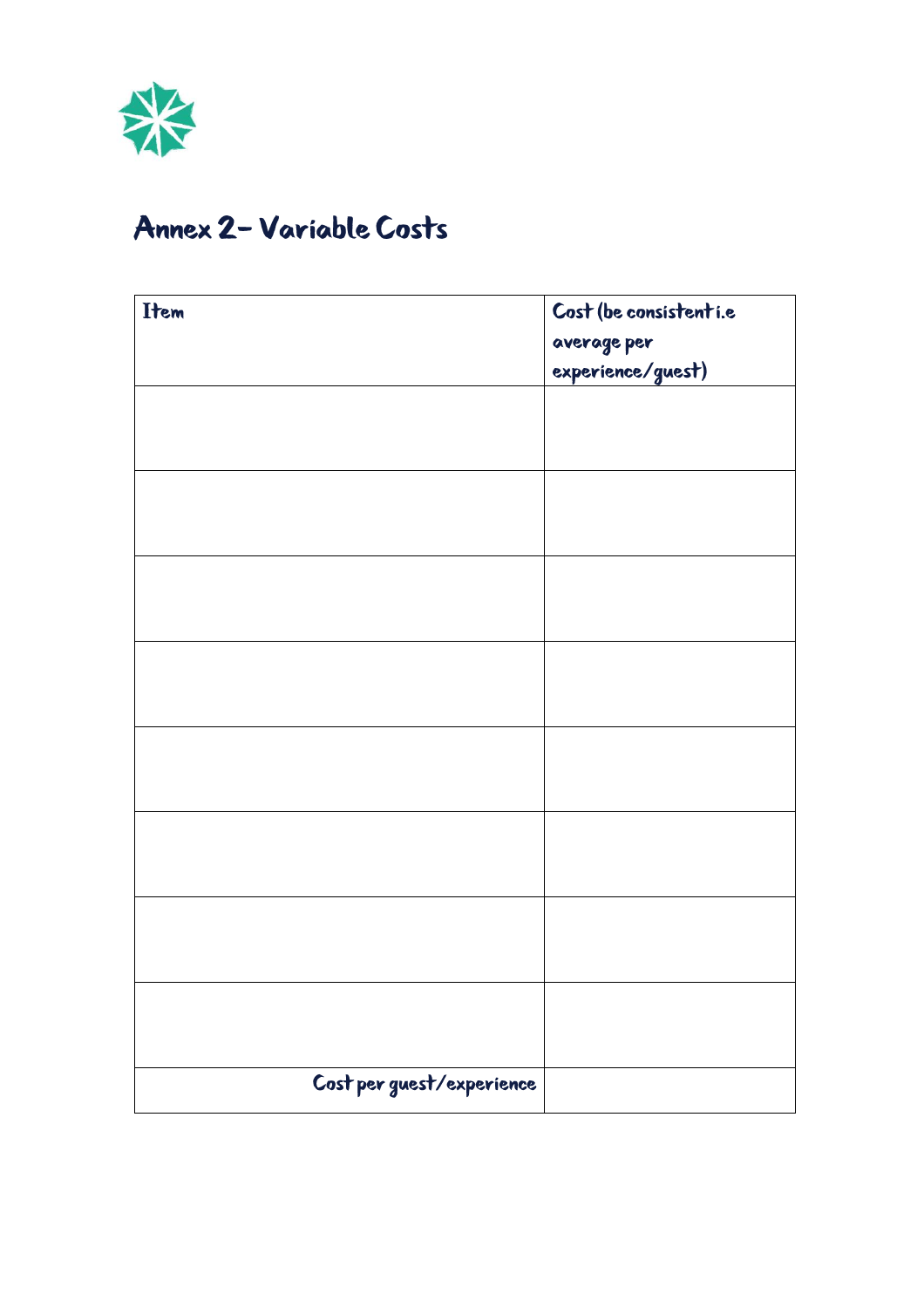

# Annex 3- Competitor Analysis-local businesses

| Experience | Price per             | Number | Price per | Value added |
|------------|-----------------------|--------|-----------|-------------|
|            | $experience$ of hours |        | hour      | elements?   |
|            |                       |        |           |             |
|            |                       |        |           |             |
|            |                       |        |           |             |
|            |                       |        |           |             |
|            |                       |        |           |             |
|            |                       |        |           |             |
|            |                       |        |           |             |
|            |                       |        |           |             |
|            |                       |        |           |             |
|            |                       |        |           |             |
|            |                       |        |           |             |
|            |                       |        |           |             |
|            |                       |        |           |             |
|            |                       |        |           |             |
|            |                       |        |           |             |
|            |                       |        |           |             |
|            |                       |        |           |             |
|            |                       |        |           |             |
|            |                       |        |           |             |
|            |                       |        |           |             |
|            |                       |        |           |             |
|            |                       |        |           |             |
|            |                       |        |           |             |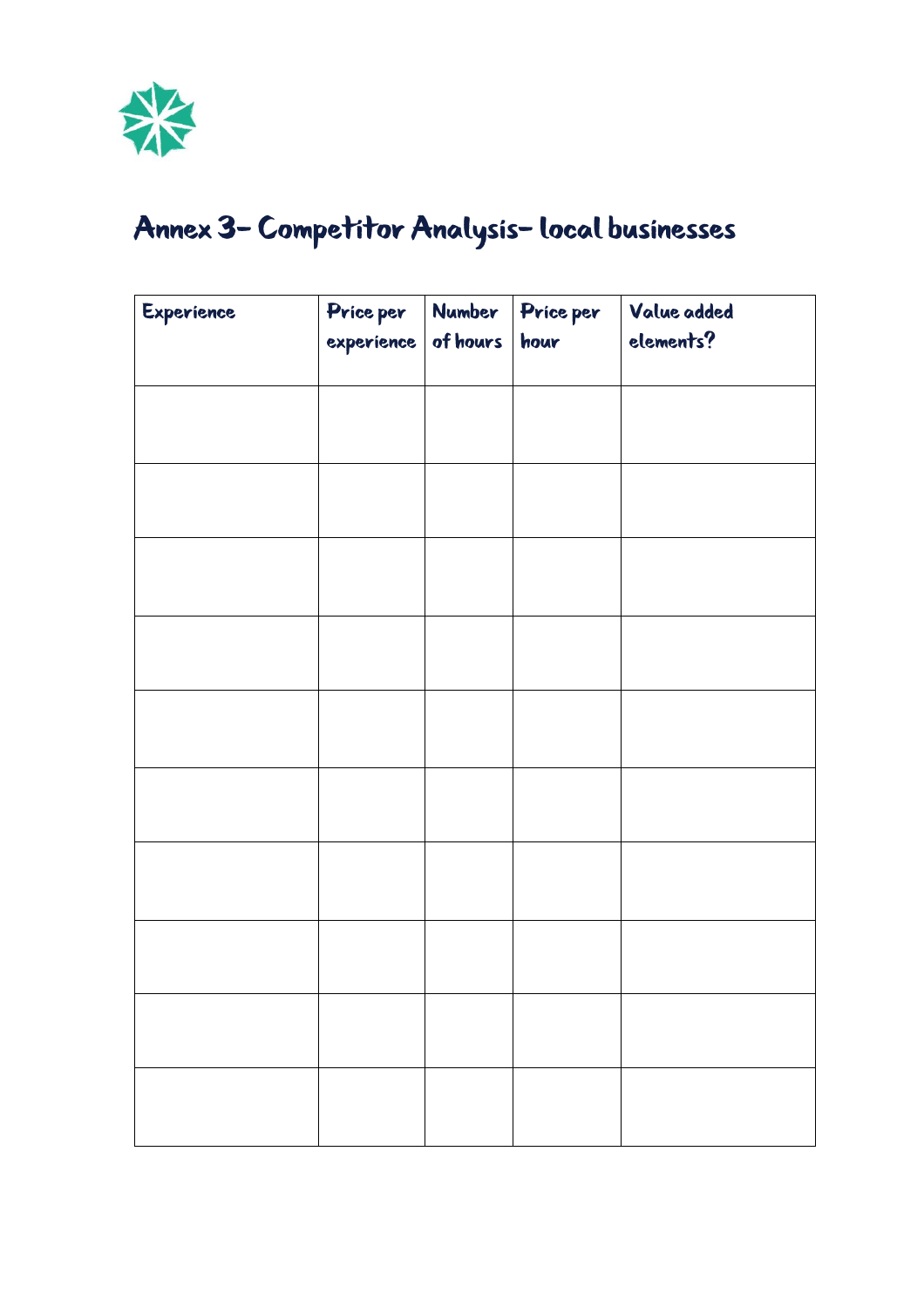

# Annex 4- Competitor Analysis-national businesses

| Experience | Price per  | Number   | <b>Price per</b> | Value added |
|------------|------------|----------|------------------|-------------|
|            | experience | of hours | hour             | elements?   |
|            |            |          |                  |             |
|            |            |          |                  |             |
|            |            |          |                  |             |
|            |            |          |                  |             |
|            |            |          |                  |             |
|            |            |          |                  |             |
|            |            |          |                  |             |
|            |            |          |                  |             |
|            |            |          |                  |             |
|            |            |          |                  |             |
|            |            |          |                  |             |
|            |            |          |                  |             |
|            |            |          |                  |             |
|            |            |          |                  |             |
|            |            |          |                  |             |
|            |            |          |                  |             |
|            |            |          |                  |             |
|            |            |          |                  |             |
|            |            |          |                  |             |
|            |            |          |                  |             |
|            |            |          |                  |             |
|            |            |          |                  |             |